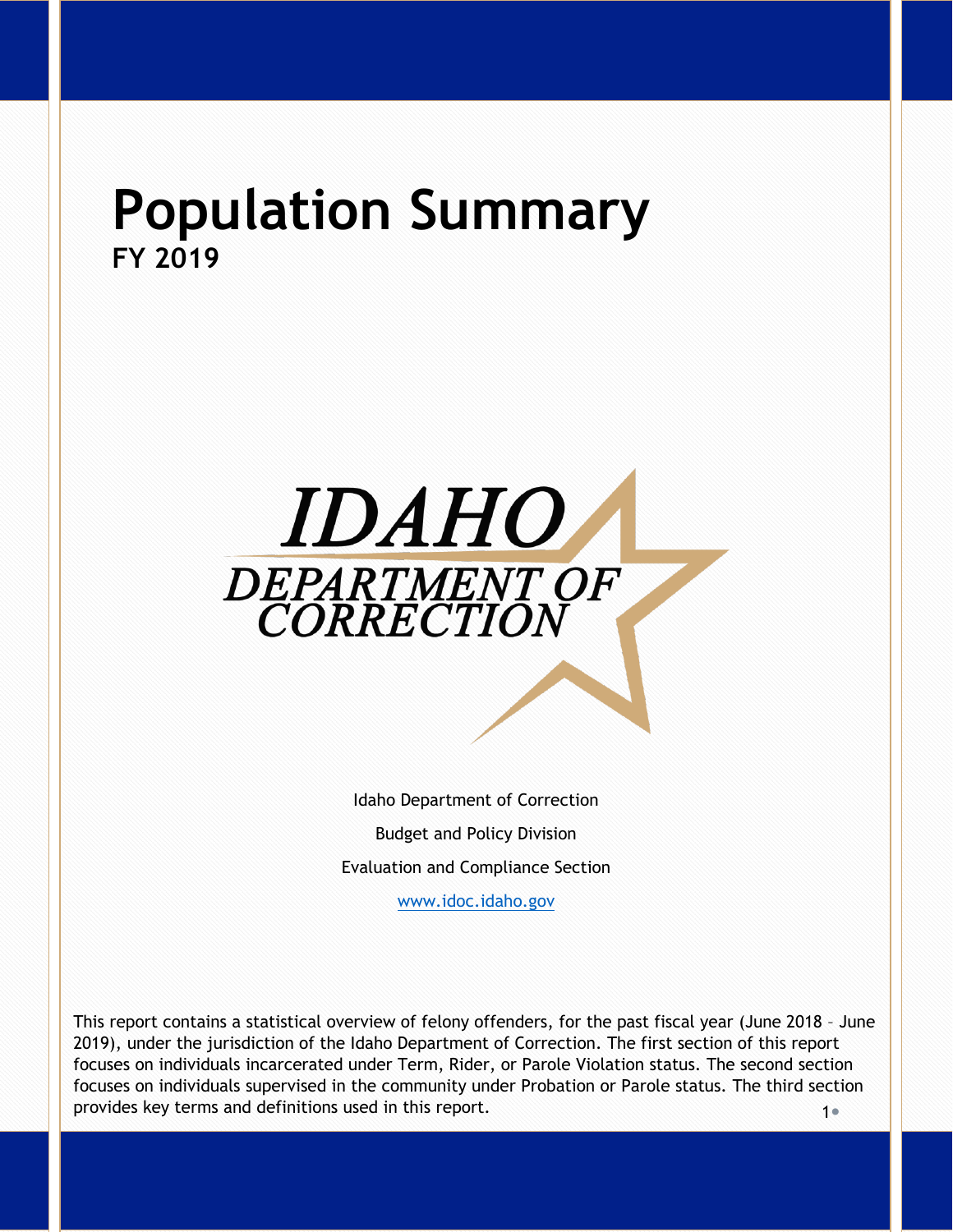# **Section I**: Incarceration Overview

| <b>Incarcerated Population</b> | Termer | Rider       | <b>Parole Violator</b> Total |           |
|--------------------------------|--------|-------------|------------------------------|-----------|
| 30 June, 2018                  |        | 6,578 1,436 |                              | 602 8.616 |
| 30 June, 2019                  |        | 6,920 1,504 |                              | 603 9,027 |

## Admissions and Releases

| Incarcerated Offender Admissions | Termer | Rider | Parole Violator | Total |
|----------------------------------|--------|-------|-----------------|-------|
| New Commitments                  | 597    | 1,000 | 0               | 1,597 |
| <b>Revoked Probation</b>         | 787    | 1.236 | 0               | 2,023 |
| <b>Revoked Parole</b>            | 928    | 0     | 0               | 928   |
| <b>Violated Parole</b>           | 0      | 0     | 1.781           | 1,781 |
| <b>Failed Rider</b>              | 242    | 0     | $\Omega$        | 242   |
| Other                            | 170    | 294   | 0               | 464   |

| <b>Incarcerated Offender Releases</b> | Termer | Rider        | Parole Violator | Total |
|---------------------------------------|--------|--------------|-----------------|-------|
| To Probation                          | 26     | 2,216        | 0               | 2,242 |
| To Parole                             | 1,923  | 0            | 832             | 2,755 |
| To Retained Jurisdiction (Rider)      | 11     | $\mathbf{0}$ | 0               | 11    |
| To Term Incarceration                 | 0      | 242          | 928             | 1,170 |
| Discharged                            | 422    | 4            | $\mathbf{0}$    | 426   |
| Other                                 | 0      | 0            | 20              | 20    |
|                                       |        |              |                 |       |
| Net Admissions/Releases               | Termer | Rider        | Parole Violator | Total |
| <b>Total FY19 Admissions</b>          | 2,724  | 2,530        | 1,781           | 7,035 |
| <b>Total FY19 Releases</b>            | 2,382  | 2,462        | 1.780           | 6,624 |

Net Admissions/Releases 1 342 68 1 411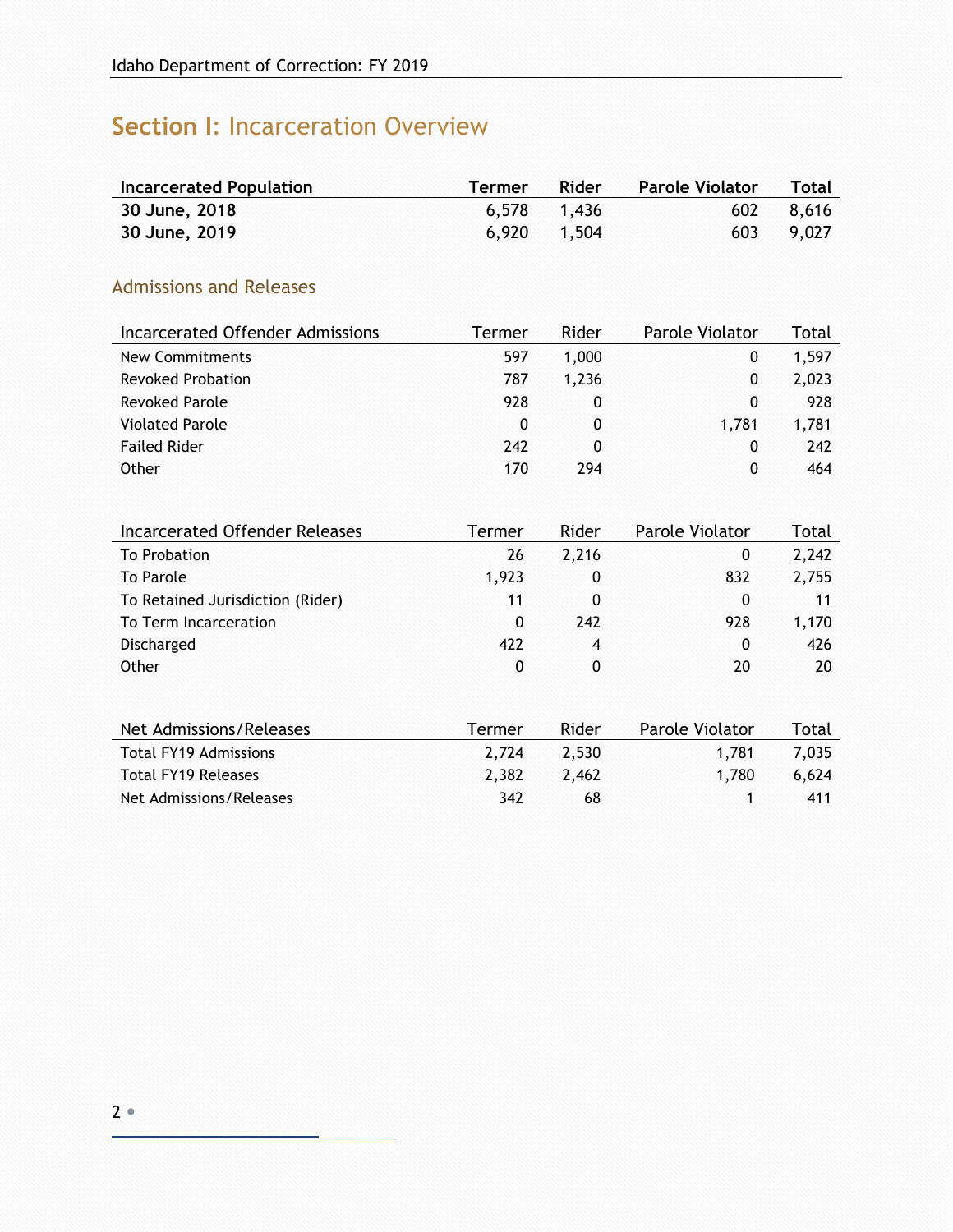### Overall Incarcerated Population Distribution by Legal Status

77 percent of the overall incarcerated population were Termers, as opposed to those on a Rider, or Parole Violators.



### Overall Incarcerated Population Trend

The overall incarcerated population increased 5 percent compared to twelve months ago.



### Overall Incarcerated Population – Five Year Trend

The overall incarcerated population increased 11 percent compared to five years ago.

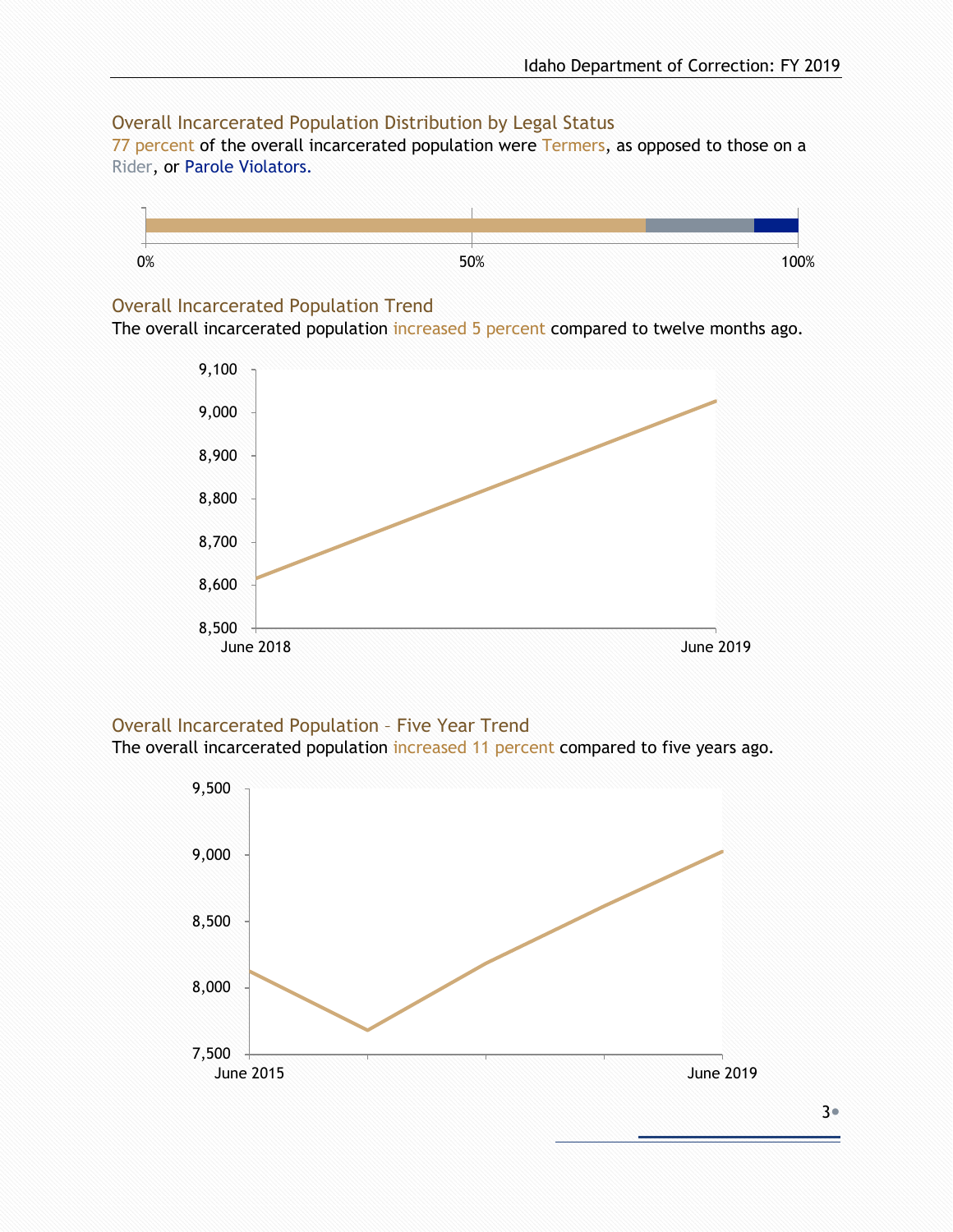Overall Incarcerated Population Distribution by Crime Group – June 2019

35 percent of the overall incarcerated population were incarcerated on drug charges.



#### Overall Incarcerated Population Distribution by Facility Type

As of June 2019, 9 percent of the overall incarcerated population were held in Contract Beds, an increase from June 2018 by 96 percent. The majority were held in Institutions, as opposed to those in County Jails or Reentry Centers.



4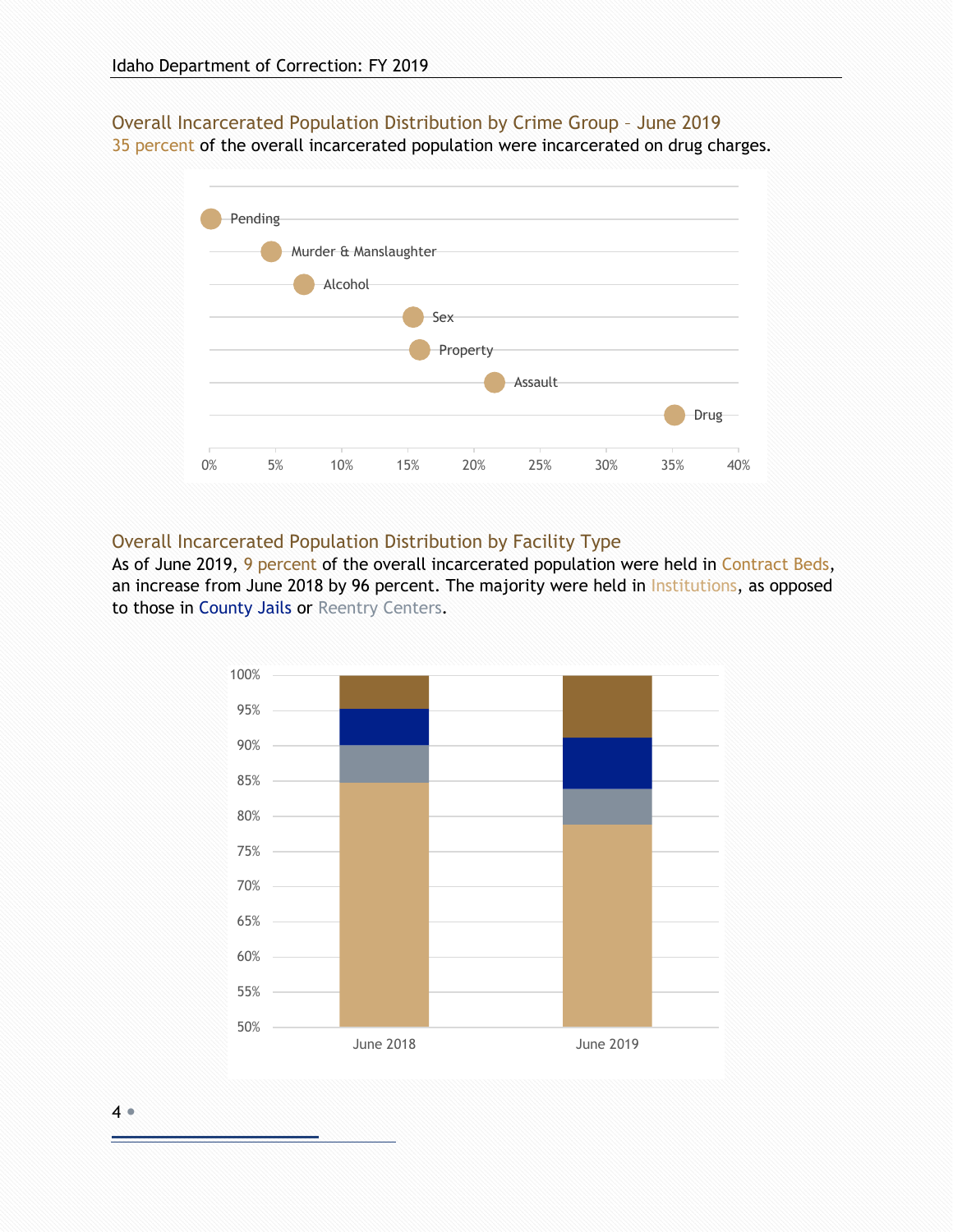

### Overall Incarcerated Population Distribution by Demographics – June 2019

75 percent of the total incarcerated population were white. The remaining 25 percent are broken out as follows:

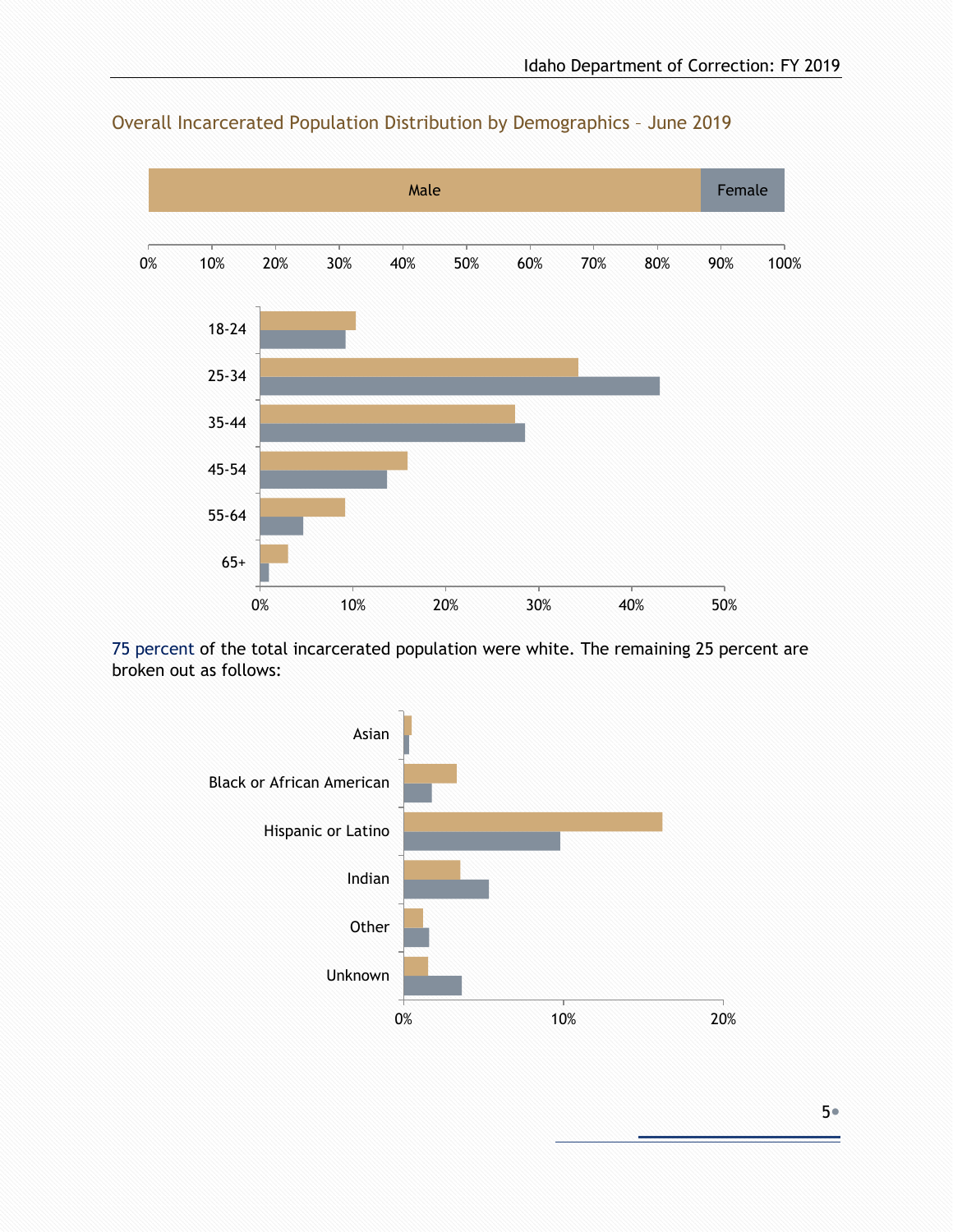# **Section II: Community Correction Overview**

| <b>Community Correction Population</b> | Parole       | Probation   | <b>Total</b> |
|----------------------------------------|--------------|-------------|--------------|
| 30 June, 2018                          | 4,068        | 11,645      | 15,713       |
| 30 June, 2019                          | 4,256        | 12,564      | 16,820       |
|                                        |              |             |              |
| <b>Admissions and Releases</b>         |              |             |              |
| <b>Community Offender Admissions</b>   | Parole       | Probation   | Total        |
| <b>New Commitments</b>                 | 5            | 3,850       | 3,855        |
| Successful Rider                       | $\mathbf 0$  | 2,220       | 2,220        |
| Paroled (New)                          | 1,931        | 0           | 1,931        |
| <b>Reinstated Parole</b>               | 831          | 0           | 831          |
|                                        |              |             |              |
| <b>Community Offender Releases</b>     | Parole       | Probation   | Total        |
| To Probation or Parole                 | 6            | 18          | 24           |
| <b>To Parole Violator</b>              | 1,780        | $\mathbf 0$ | 1,780        |
| To Retained Jurisdiction (Rider)       | $\mathbf{0}$ | 1,236       | 1,236        |
| To Term Incarceration                  | 5            | 787         | 792          |
| Discharged                             | 788          | 3,110       | 3,898        |
|                                        |              |             |              |
| Net Admissions/Releases                | Parole       | Probation   | Total        |
| <b>Total FY19 Admissions</b>           | 2,767        | 6,070       | 8,837        |
| <b>Total FY19 Releases</b>             | 2,579        | 5,151       | 7,730        |
| Net Admissions/Releases                | 188          | 919         | 1,107        |
|                                        |              |             |              |

Ė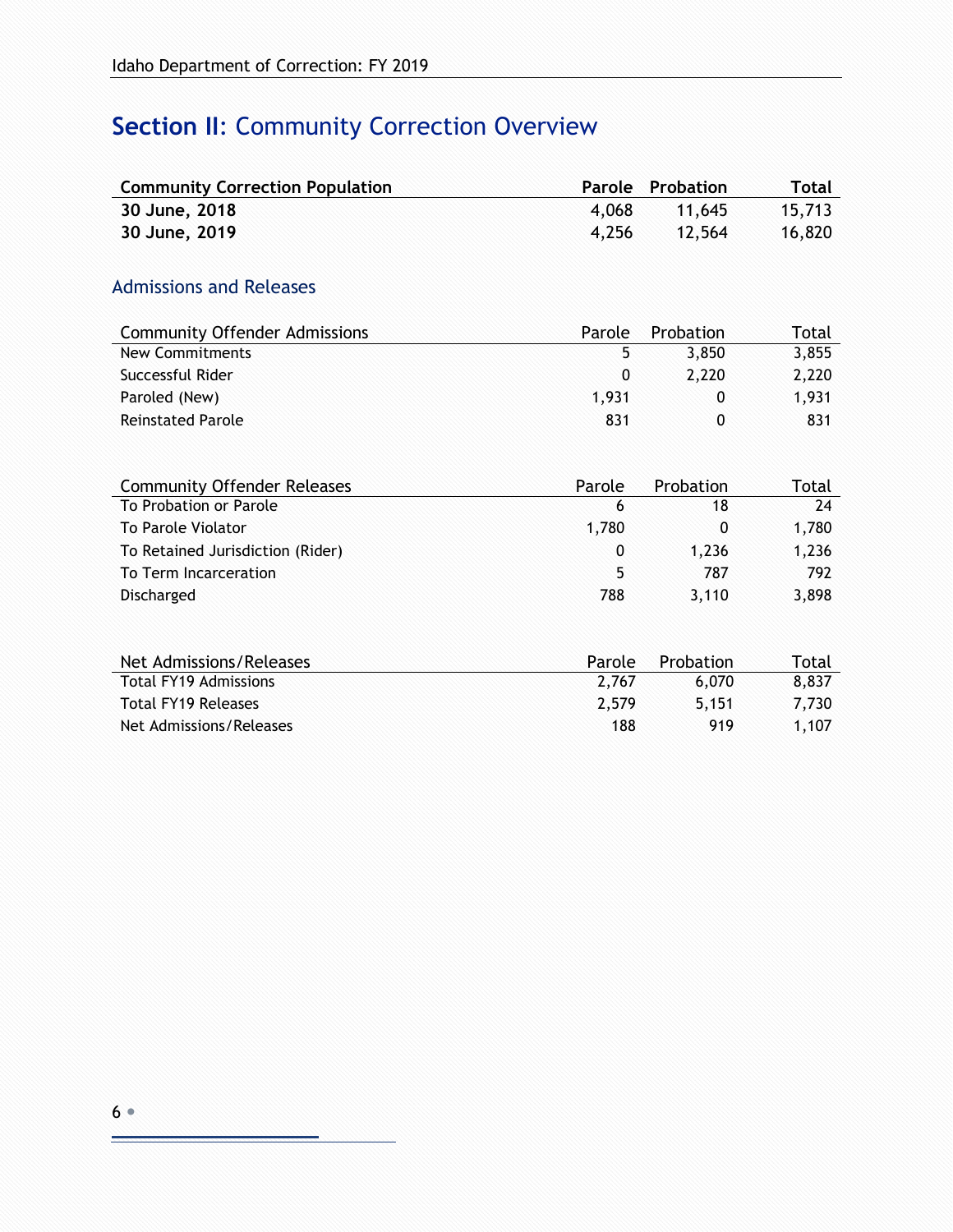### Overall Community Correction Population Distribution by Legal Status

75 percent of the overall community correction population were Probationers, as opposed to those on Parole.



### Overall Community Correction Population Trend

The overall community correction population increased 7 percent compared to twelve months ago.



### Overall Community Correction Population – Five Year Trend

The overall community correction population increased 18 percent compared to five years ago.



Note: The community correction population counts include probationers and parolees supervised in Idaho's seven districts, including those on Interstate Compact to Idaho, those managed in the Limited Supervision Unit, and those on Interstate Compact from Idaho managed in other states.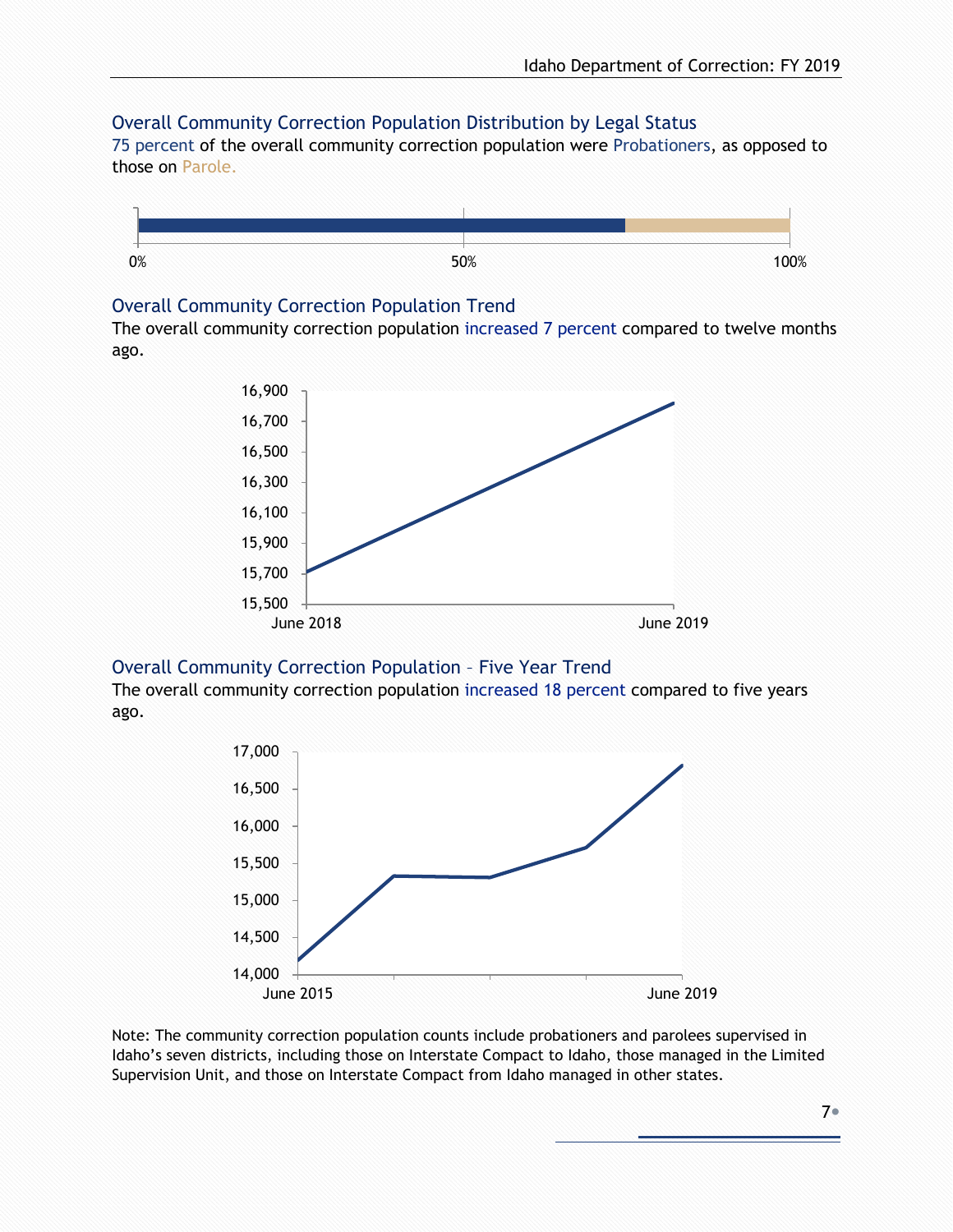### Overall Community Correction Distribution by Crime Group – June 2019

42 percent of the overall community correction population were sentenced on drug charges.



### Overall Community Correction Distribution by District

The overall community correction population distribution has not changed significantly between June 2018 and June 2019, with the majority of the supervised population residing in District 4.



8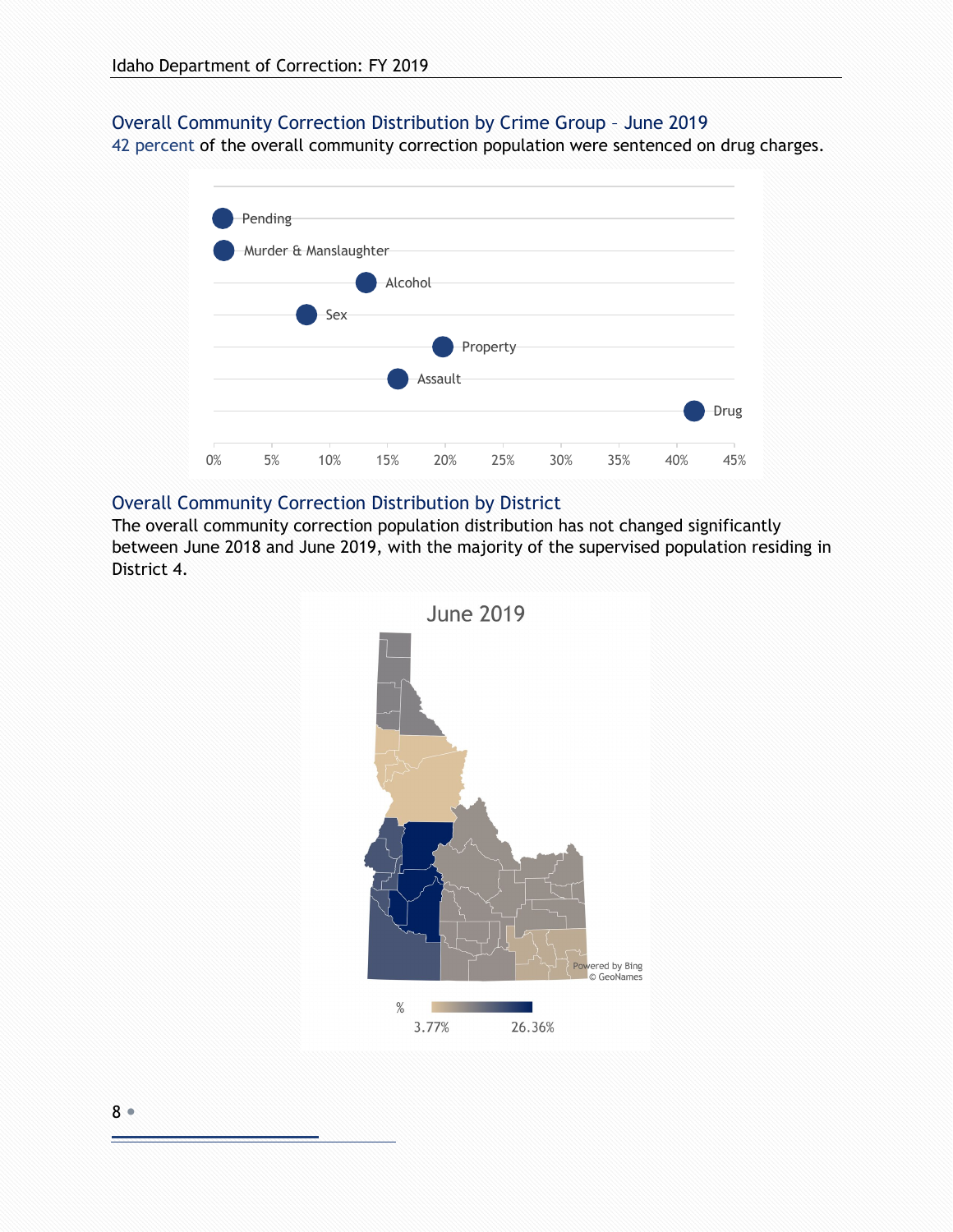

### Overall Community Correction Population Distribution by Demographics – June 2019

75 percent of the total community correction population were white. The remaining 25 percent are broken out as follows:



9